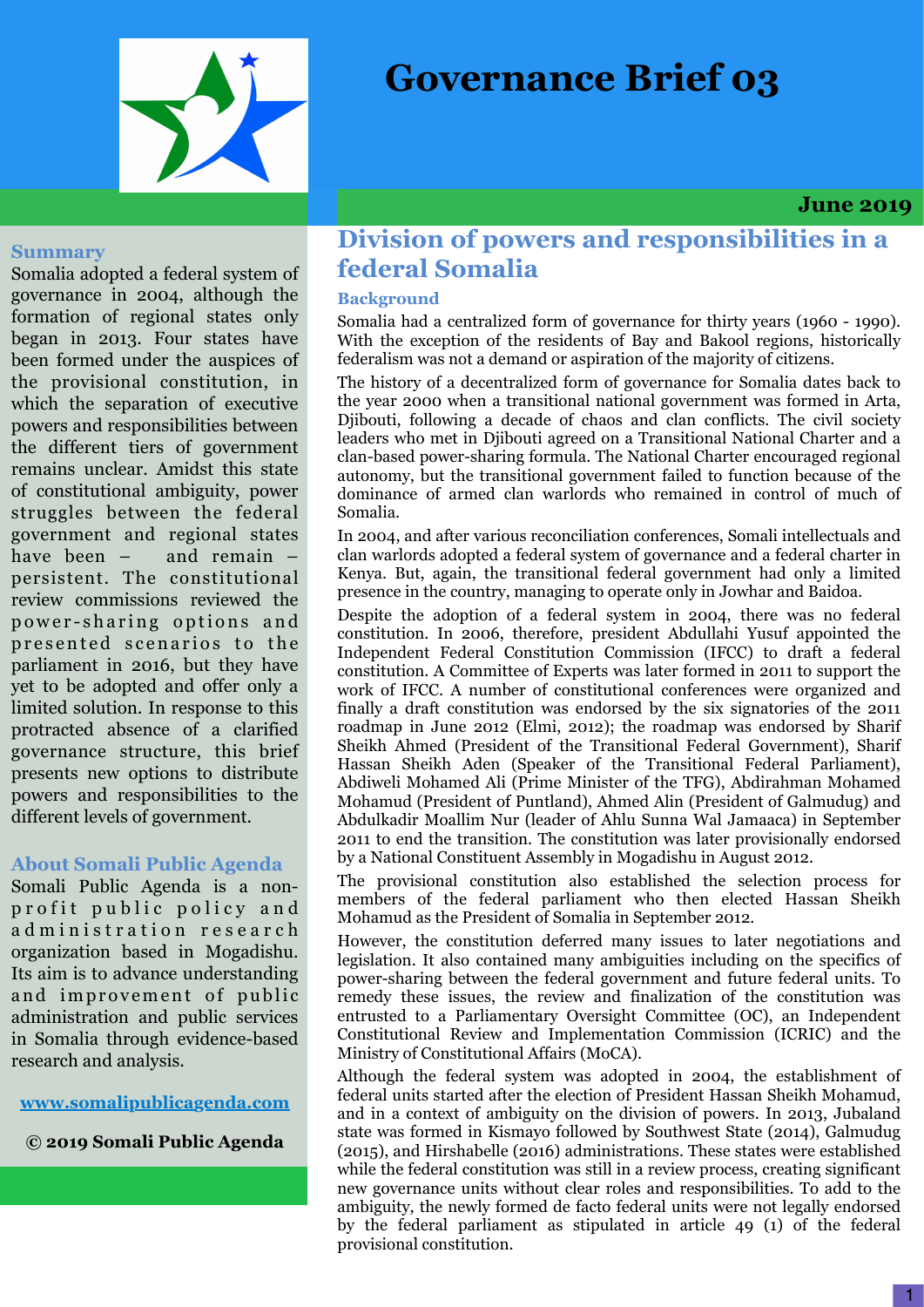#### **The division of powers under the provisional constitution**

The absence of clarity on the division of responsibilities between the federal government and the regional states has contributed to recurrent power struggles between the two levels of government (although leaders at different levels bypassing the constitution has also contributed to divisions). In October 2017, it reached the point where five regional states formed the Council of Inter-State Cooperation in Kismaayo, in direct defiance of Mogadishu. And in September 2018, this Council suspended its relationship with the federal government in a meeting in Kismayo (Hassan, 2018). These developments were the result of a confluence of several divisions that arose in part as a result of the Gulf crisis and regional state presidents seeking support from Arab countries.

The constitutional ambiguity on power-sharing is a result of deliberate gaps and less deliberate ambiguities, which directly contributed to this schism. Article 54 of the provisional constitution provides four exclusive powers to the federal government, namely: (1) foreign affairs, (2) national defense, (3) citizenship and immigration, and (4) monetary policy. The same article, however, defers further clarification on the allocation of power and resources for future negotiations between federal units and the federal government, leaving the power-sharing arrangement almost entirely undefined. Article 53 (1), however, complicates the matter and states that the federal states must be consulted on foreign aid, trade, treaties and other matters that relate to international agreements (The Federal Republic of Somalia, 2012).

Beyond these conflicting clauses, the only further guidance on power-sharing comes from Article 52 of the provisional constitution, which lists 10 powers to be shared by the federal government and the regional states. These responsibilities include (1) water sources, (2) agriculture, (3) animal husbandry, (4) pasture and forestry, (5) the prevention of erosion and the protection of the environment, (6) health, (7) education, (8) relations and dialogue amongst traditional leaders, and the protection and development of traditional law, (9) relations amongst religious scholars, and (10) youth (The Federal Republic of Somalia, 2012). The article categorizes these 10 areas as issues that require a 'cooperative relationship' between the federal government and various federal member state governments. In federal constitutions, such mandates are usually codified as 'concurrent powers'. Beyond these limited clauses, there is no clear framework for power-sharing in the constitution.

#### **Review commissions' recommendations for the division of powers**

In an effort to resolve the ambiguities of the provisional constitution, in 2016, before the end of the term of the former president and parliament, the Parliamentary Oversight Committee and ICRIC reviewed a number of chapters including chapter five of the constitution (devolution of the powers of state in the federal republic of Somalia) and put forward options for devolution of powers. The two chambers of the incumbent federal parliament were delegated to deliberate and agree on the matter. However, this has not yet happened. Somali

Public Agenda has received hard copies of the options developed, examined chapter five thoroughly, and consulted with members of the current review commissions.

Firstly, the review commissions suggested the division of powers and responsibilities to three levels of government: federal, state and local levels. This was meant to empower local authorities since the constitution largely ignored this level of government and federal states failed to decentralize power to local authorities.

Secondly, the constitutional review committees recommended the formation of a coordination office between the Federal Government and the Regional States, which would be part of the Office of the President. This office would replace the Interstate Commission stipulated in article 111F of the current provisional constitution. This was seen, according to the revised documents examined, as lacking independence for its work despite the fact that it has not yet been formed. The proposal also outlines that further legislation to be enacted by the federal parliament would clarify the specific mandates of the office.

Thirdly, the constitution commissions divided the powers and responsibilities between the federal government and regional governments. According to the documents handed over to the Parliament, the commissions proposed 21 exclusive powers and responsibilities for the federal government and 7 exclusive powers for the regional states. The suggested federal exclusive powers were:

- 1. Protection of the national constitution
- 2. Formation and implementation of national policies and plans for economic and social development
- 3. Creation and implementation of national policies on health, education, research, and technology, as well as protection and preservation of culture and history
- 4. Establishment of monetary policy and foreign investment plans
- 5. Development of legislation to protect land use and other natural resources
- 6. Building and governing the national defense and security forces and the federal police
- 7. Managing the central bank, printing cash and minting coins, the issuance of loans, and regulation of foreign exchange and currency
- 8. Formulation and implementation of foreign policy; the signing of international and bilateral treaties and their implementation; diplomacy, consuls; and the United Nations
- 9. Development, management, and regulations of air, rail and sea transport, air traffic and highways connecting two or more states, as well as post and telecommunications, including telephone, internet, and media services
- 10. Levying tax to special Federal Government revenue sources; issuance, approval, and administration of the Federal Government budget
- 11. Managing water, rivers and lakes linking two or more states or crossing the national boundaries
- 12. Organizing the commerce between states and foreign trade
- 13. Coordinating all supporting agencies providing services to two or more states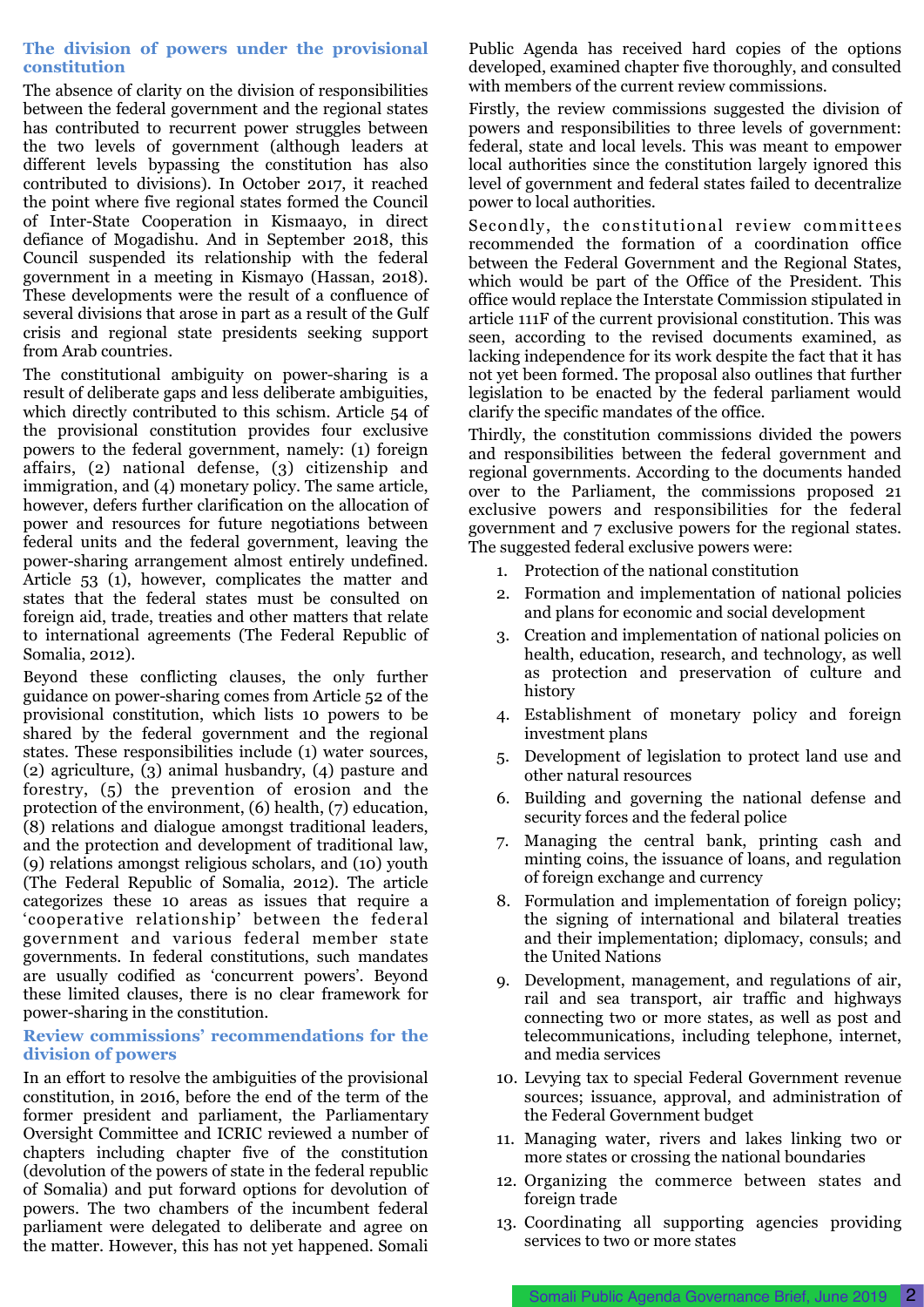- 14. Deploying the federal defense forces to (regional) states upon state's request to de-escalate a deteriorating security situation which the authorities of that state are unable to control
- 15. Developing the necessary legislation for political parties and elections to exercise the political rights set out in this Constitution
- 16. Imposition and removal of an emergency situation to the country or part of the country
- 17. Citizenship matters
- 18. Administering immigration matters, passports, visas, work permits, refugees and asylum seekers
- 19. Documentation of the protection of copyrights
- 20. Unifying standards of measurement and weight
- 21. Issuance of arms embargoes

The powers that were not given to the federal government were designated as (regional) state exclusive powers. These include:

- 1. The establishment of an administrative system that achieves self-governance, democracy and social development based on the rule of law, protection, and defense of the Federal Constitution
- 2. The enactment and implementation of state Constitution and laws that do not contravene the Provisional Federal Constitution
- 3. Develop plans to improve economic and social matters of the state
- 4. Management of lands and natural resources in accordance with the Federal Constitution
- 5. Settlement and collection of tax from exclusive sources of revenue for the State and management of the state budget
- 6. Development and implementation of laws on civil servants and their working conditions in accordance with the standards of the Federal Government
- 7. Establishment and management of state police forces to maintain peace and stability in the state

The proposed power and responsibility sharing arrangement for federal and state executives has a number of shortcomings. First, despite encouraging the need to divide powers among the federal, state and local levels, they failed to list executive powers for local governments. Districts were not given exclusive powers and their future governance was left to the hands of the state governments. Many of the current states have failed to devolve administrative and financial responsibilities to districts, and this limits the scope for effective local governance in Somalia.

Second, the commissioners avoided listing concurrent powers to be shared by the different levels of government. The executive functions of federal and state governments are interdependent and cannot be completely separated. The fact that an office or commission was proposed to be established to work on the cooperation and coordination of the federal government and states is evidence of the corresponding mandates of these levels of government. Further, the current Provisional Constitution listed ten areas that both levels of government should cooperate. Eliminating such an arrangement and re-assigning these

powers as federal exclusive powers could perpetuate the unhealthy relationship between the center and the periphery at least in the short-term.

#### **Somalia's unique political history**

Establishing and revising a constitution is not solely a technical endeavor. It is a response to a unique set of political and historical circumstances, and any solution must take this into account. Like any other country, Somalia has its own unique history, culture, and experience that should shape its governance model. Simply replicating the federal arrangement of other nations, which have little or no similarity with realities in Somalia, would likely fail.

A major drawback in the constitution-making process is that citizens were not given the opportunity to express their views on federalism before and after its adoption. Although regional states were formed, there are still Somalis who believe that federalism is not a viable governance system for Somalia. Segments of the Somali public would prefer a decentralized form of governance, which devolves public services, administration, and finance to the districts and villages. When segments of the society, including politicians, believe that the system does not work in Somalia, it shows the need to genuinely deliberate about the system itself. As long as people are in conflict with the very notion of federalism, a consensus on power and responsibility sharing will be difficult to reach and implement.

One challenge to pushing through new solutions is that federal states have already become established in the constitutional vacuum. Without clear mandates or limitations on their power, state leaders have become central governments in miniature. They have created a large number of ministries, often operating independently from the federal government. Despite the autonomy from federal government, the regional states only have limited authority within their mandated territory – they are often confined to interim capitals, experience persistent infighting, and do not manage to spread their writ across their full territories. The persistence of insecurity and weakness of institutions makes it even more challenging to escape this state protracted constitutional ambiguity. In particular, it makes it harder to trust state governments to empower local authorities when they have so far been unwilling or unable to decentralize governance to local districts and villages.

The experience of Puntland is a clear example of this issue. The state was established over two decades ago and sees itself as a senior, mature state, which should not be treated the same as the newly formed states. Its politicians have historically been advocates for federalism in Somalia, as a modality that guarantees autonomy from Mogadishu. Indeed, in some sectors, Puntland has operated completely independently. For instance, the primary and secondary education system in Puntland is independent of the other regional states. Its politicians recently opposed a proposal of the Federal Minister of Education, Culture and Higher Education to participate in national exams. The challenge would, therefore, be dividing powers among states that are not equal in status, autonomy and institutional capacity. Puntland might refuse powers and responsibilities that are symmetrical with other regional states.

Moreover, the case of Somaliland presents another unique challenge. Somaliland, having declared its full independence in 1991, has not been part of Somalia's statebuilding processes for close to three decades. Its politicians